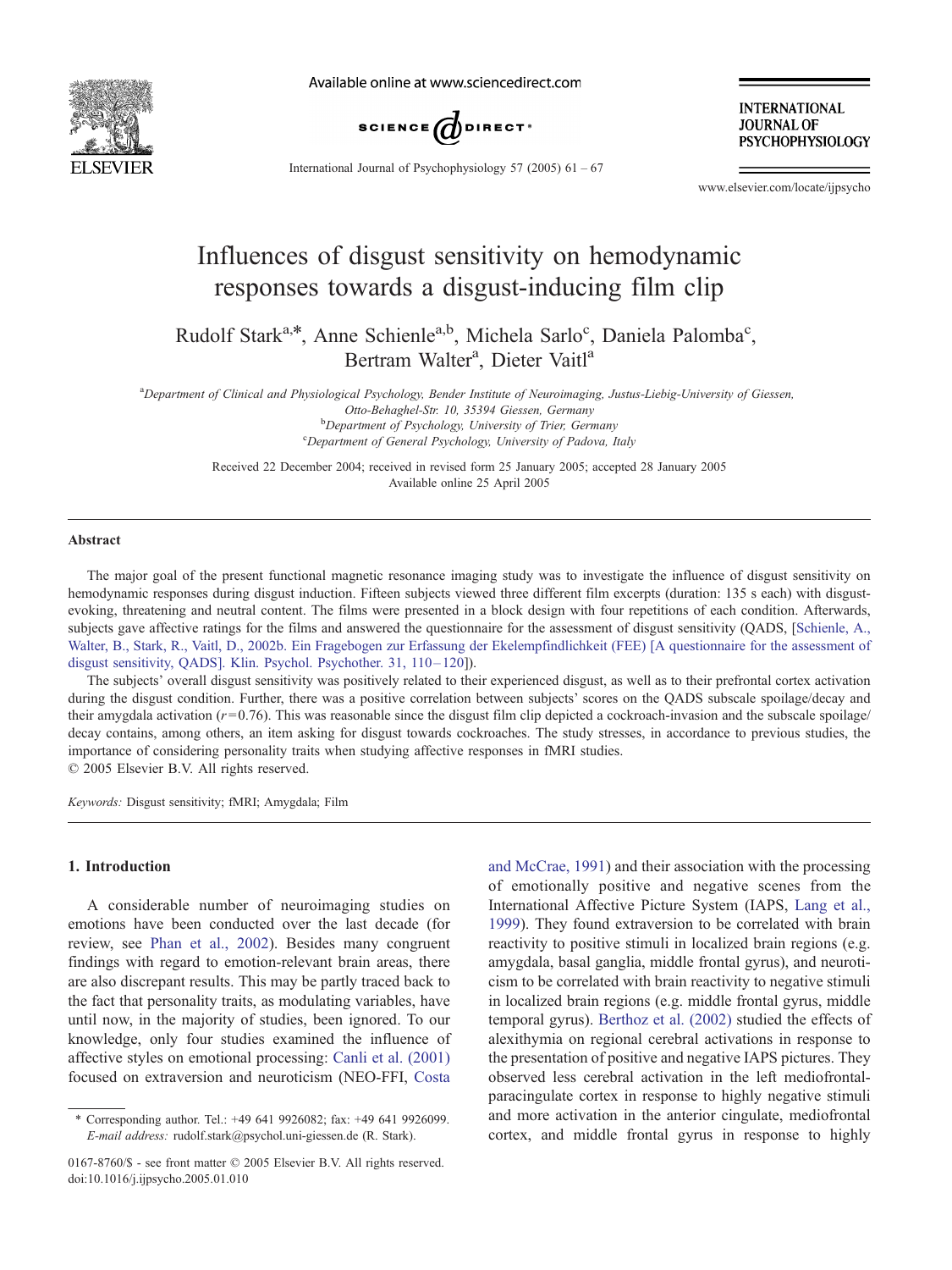positive stimuli when men with alexithymia were compared to men without alexithmia. [Paulus et al. \(2003\)](#page--1-0) analyzed the relationship between hemodynamic changes during riskinvolving decision making and the traits of harm-avoidance and neuroticism. They reported that the degree of insula activation depended on the subjects' extent of harm avoidance and neuroticism. Finally, [Reuter et al. \(2004\)](#page--1-0) related the scores of the Behavioural Inhibition Scale ([Carver](#page--1-0) and White, 1994) to the hemodynamic responses during affective picture processing. Subjects with high behavior inhibition scores showed more brain activation in numerous brain regions (e.g. amygdala, anterior cingulate cortex, thalamus) when they looked at positive and negative pictures (erotic, fear-inducing, and disgust-inducing pictures) in comparison to subjects with low behavior inhibition scores. Altogether, these studies indicate that personality traits may, under certain circumstances, exert a substantial influence on emotion-related brain activity. Therefore, this relationship should taken into account in neuroimaging studies.

The present study attempted to elucidate the relationship between the trait disgust sensitivity and hemodynamic responses during disgust induction. Disgust is usually described as a basic emotion, which serves to protect the organism from harm by eliciting avoidance behavior ([Rozin](#page--1-0) et al., 2000). The triggers of disgust vary considerably: besides the innate disgust response, which is related to food rejection, there has been a cultural evolution of relevant elicitors, including stimuli such as body products, certain small animals, poor hygiene, injury, and death ([Rozin et al.,](#page--1-0) 2000; see also [Schienle et al., 2005\)](#page--1-0).

The findings of studies, which investigated the neural substrate of disgust, are inconsistent. While [Calder et al.](#page--1-0) (2001) concluded in their review article that the insula is specifically involved in disgust processing, the results of our working group contradict this interpretation ([Schienle et al.,](#page--1-0) 2002a; Stark et al., 2003; Stark et al., 2004; Schienle et al., 2005). We observed activation in the secondary sensory fields, the amygdala, the orbitofrontal, and the medial prefrontal cortex during the presentation of disgust-evoking pictures. The insular cortex activation was not restricted to the disgust condition, but was also observed in the fear condition [\(Schienle et al., 2002a\)](#page--1-0). The discrepant findings with regard to the identified brain areas may be linked to the negligence of trait factors, such as disgust sensitivity (DS), which is thought to modulate the affective response.

DS reflects the subjects' proneness to react with disgust to repulsive stimuli. Usually, DS is assessed by self-report measures [\(Haidt et al., 1994; Schienle et al., 2002b\)](#page--1-0). Studies investigating DS and disgust-induced emotional responses have found that subjects with elevated DS reported more feelings of disgust than subjects with low DS ([Schienle et](#page--1-0) al., 2001; Stark et al., 2005). Results concerning physiological responses are however found to be less consistent. Only domain-specific DS was positively correlated with disgust-induced physiological changes ([Rohrmann et al.,](#page--1-0) 2004). In this study, subjects were classified into a high and low disgust sensitive group. This was accomplished using a questionnaire measuring general disgust sensitivity and subdomains of disgust sensitivity. Physiological (skin conductance responses, cortisol responses) and subjective responses towards disgust-inducing film clips were compared for the two disgust sensitivity groups. The results of this study showed that only the responses of the low and high disgust sensitive subjects differ when a subscale with death-related items of the disgust sensitivity questionnaire was used for classification.

There are only a few studies on the hemodynamic correlates of DS: [Schienle et al. \(2005\)](#page--1-0) demonstrated that disgust-related hemodynamic changes in the amygdala –a key structure of emotional processing –were positively correlated with DS. In this study the authors contrasted the responses towards disgust-inducing and neutral pictures, which were presented in a block design. The present study attempts to replicate the effects of DS on hemodynamic disgust-related responses by means of a disgust-inducing film clip. The decision to use film clips instead of static pictures was guided by the expectation that films would be more realistic and would therefore induce stronger emotional responses. Film clips have already been used in several previous fMRI studies ([Lane et al., 1997; Paradiso et](#page--1-0) al., 1997). We were further interested if DS is specifically restricted to disgust-inducing stimulation or if it also modulates other forms of negative emotions. For this reason, we presented a threatening movie as well. We focused on the insula, the amygdala, the orbitofrontal cortex and the medial prefrontal cortex as regions of interest (ROI).

### 2. Method

### 2.1. Subjects

Fifteen subjects (11 females) participated in the experiment (age:  $M = 29.1$  years; range: 20-41 years). One male and one female subject were left-handed as assessed by the Edinburgh Inventory of Handedness ([Oldfield, 1971\)](#page--1-0). A medical checklist ensured that all subjects were healthy and did not take medication. The participants gave their informed consent after the experiment had been explained to them. Each of them received 20 Euros for participating.

#### 2.2. Stimulus materials

Three film clips (DISGUST, FEAR, NEUTRAL, 135 s each) with sound track were presented to the subjects. $<sup>1</sup>$  Each</sup> clip was a scene selected from a commercial movie: DISGUST showed an invasion of cockroaches, a scene

<sup>&</sup>lt;sup>1</sup> A fourth film clip depicted a thoracic operation and came from a medical documentary ([Franzini et al., 1993\)](#page--1-0). Since the responses towards this film were difficult to interpret because both, fear and disgust, were elicited we decided to omit this condition for clarity.